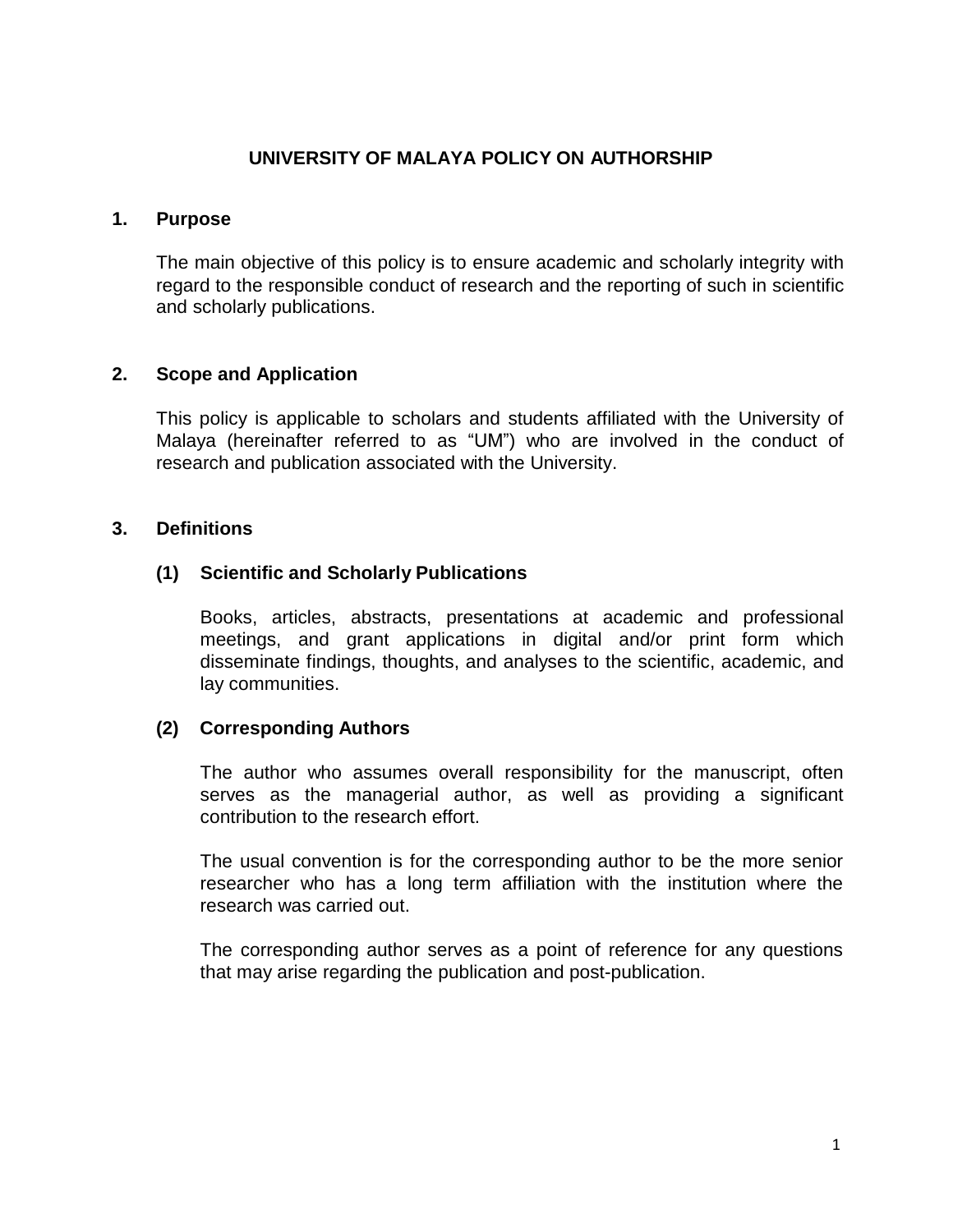# **4. Authorship**

# **(1) Authorship Criteria**

Authorship is attributed only when a researcher has made substantial intellectual contributions to a research output. To qualify as authors, researchers should meet the following criteria, and all those who meet the criteria should be authors:

- a) Scholarship: Contribute significantly to the conception, design, analysis and/or interpretation of data;
- b) Authorship: Participate in drafting, reviewing, and/or revising the manuscript for intellectual content; and
- c) Approval: Approve the manuscript to be published.

An administrative relationship, obtaining funding, collection of data, editing for language or general supervision of a research group alone DOES NOT constitute authorship.

### **(2) Responsibility**

# **(a) Integrity of the Work**

Authors are responsible for the integrity of the work as a whole, and ensuring that reasonable care and effort has been taken to determine that all the information and data are complete, accurate, reasonably interpreted and properly acknowledged; and

# **(b) Publishing materials/data from student's thesis after Graduation**

Oftentimes, papers are published based on a student's thesis, several years after the student has graduated. For this reason, all publications of materials and data taken wholly or partially\* from the thesis by either graduand or his/her supervisor, both graduand and supervisor shall be authors of the publications. It is the responsibility of the graduand who initiates the drafting of the manuscript to communicate with the supervisor so that both can be involved in the manuscript preparation. Similarly, if the supervisor initiates the paper, the graduand should be informed and allowed to be involved for the same purpose. In any case, as stipulated in 4 (1) c), all authors must approve the manuscript to be published.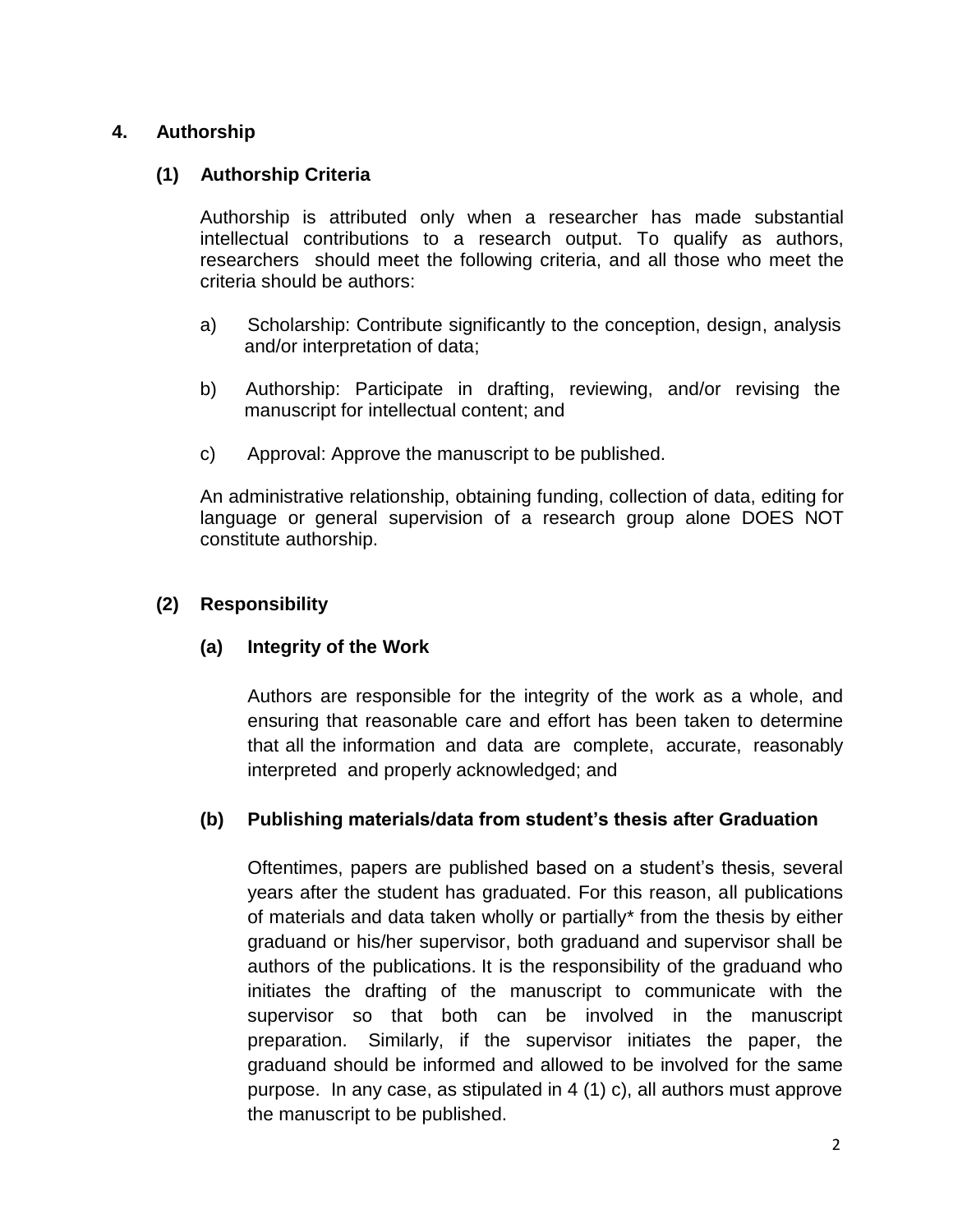However, for publication of new work which is related to the thesis or an extended work from the thesis, previous published article(s)\*\* from the thesis would be cited, and these publications shall include the supervisor of the thesis as one of the authors.

\* with new work added.

\*\*Previous published article(s) referred to the published article(s) that contain materials and/or data taken wholly or partially from the thesis.

### **(3) Order of Authorship**

The order of authors is a collective decision of the authors or study group. Authors should work together to assign the relative weighting of each author's contribution towards the whole effort that resulted in the manuscript.

Where the publication arises from a student's thesis and a substantial portion is done by the student, first authorship should go to the student. If however, the student refuses to participate in the paper writing, then the supervisor may reclaim first authorship. In any case, the principle investigator should always retain corresponding authorship (please refer to Corresponding Author).

### **(4) Group of Authors**

In a situation where there is a group of authors, the name of the group may be listed with the title, and the names of these authors are then listed in an appendix to the article. However, there must be one investigator that takes responsibility for the work as a whole. All authors in the group should also meet the criteria for authorship.

### **5. Affiliation**

Staff and students of the University of Malaya should put "University of Malaya" as their affiliation in the manuscript title. Other affiliations of UM staff and students should be added as a footnote on the first page. Co-authors or collaborators from other institutions would state their respective affiliations in the title.

Staff of UM who had carried out research at another institution during a sabbatical or research leave would normally have a co-author from that institution, such that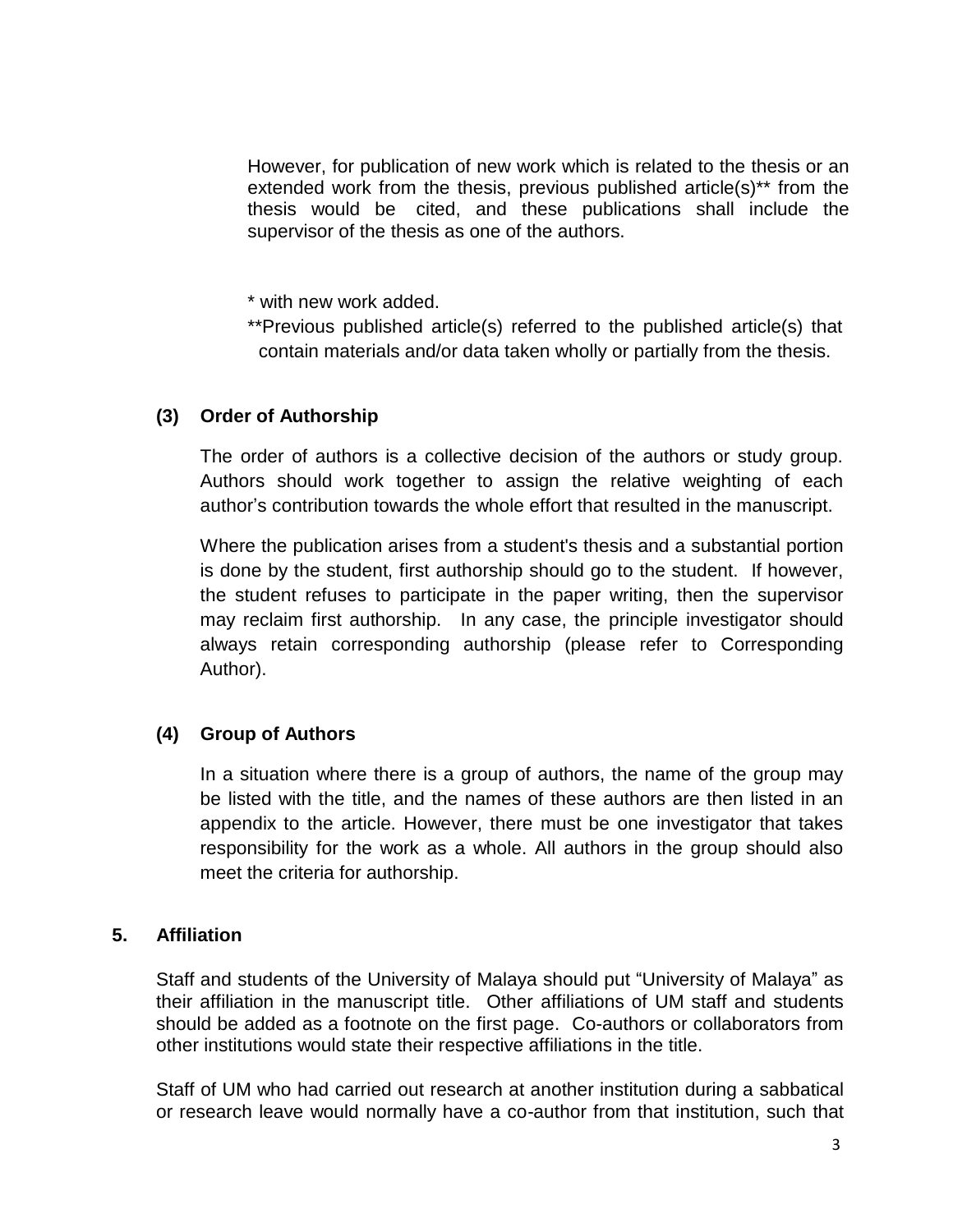both institution addresses will appear in the title.

### **6. Acknowledgement**

Individuals who do not meet the criteria for authorship but may have made some contribution to a publication, such as financial sponsors, technical assistants, enumerators, editorial assistants or medical writers should be mentioned in the acknowledgement section of the work.

UM requires that the authors state the reference number of the research grant that supported the work being reported.

# **7. Authorship Dispute**

All disputes pertaining to authorship should be resolved within the research group. Any changes in the authorship should be agreed upon by all authors involved in the manuscript. Criteria for authorship and possible order for authorship should be agreed by all members of a research group before the start of the project. The authorship criteria should be revisited as needed, to avoid any disputes among the researchers.

Continuing disputes over authorship are to be referred for attempted resolution to the Research Committee of the corresponding author's institution. Disputes involving co-authors from other institutions are to be handled by the institution of the corresponding author.

If the dispute remains unresolved within 30 days, it will be referred to the Deputy Vice-Chancellor (Research and Innovation) (hereinafter referred to as "the DVC") for determination. The DVC may engage an external arbitrator or mediator to assist in this process, although the final decision remains with the University.

### **8. Conflicts of Interest**

Conflict of interest exists where an author has financial or personal relationship that might bias his/her scientific judgment and influence the research or writing. Full disclosure of potential conflict of interest such as financial interest (paid consultancy, commercial interest, stock holder) or other affiliations or personal relationships must be made by all authors.

Authors shall fully disclose, in all manuscripts to journals, grant applications, and at professional meetings, all relevant financial interests that could be viewed as a potential conflict of interest or as required by the University and/or journal.